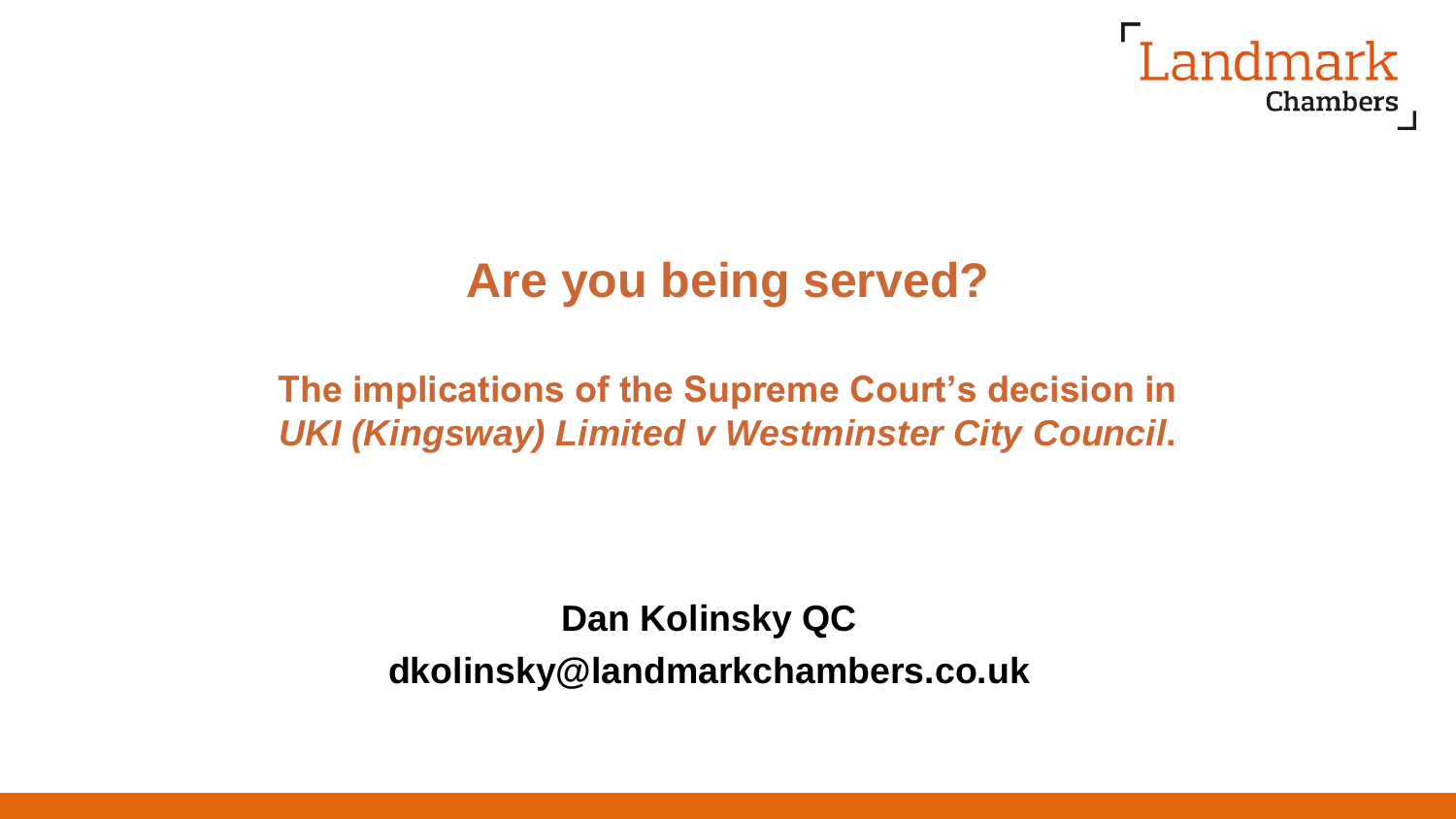## UKI (Kingsway) – context

- Common ground property can't be entered in rating list in existing state without deemed completion provisions in s.46A/schedule 4A
	- The completion notice procedure is the only way of entering a building which is not in fact ready for occupation into a rating list; even if the building is very nearly ready to be occupied, without a completion notice it will never be able to enter the list until actually complete

Landmark

**Chambers** 

See:-

Porter (VO) v Trustees of Gladman Sipps [2011] RA 337 at paragraph 66 (offices)

Aviva v Whitby (VO) [2014] RA 61 (confirms Porter and applies it to warehouses)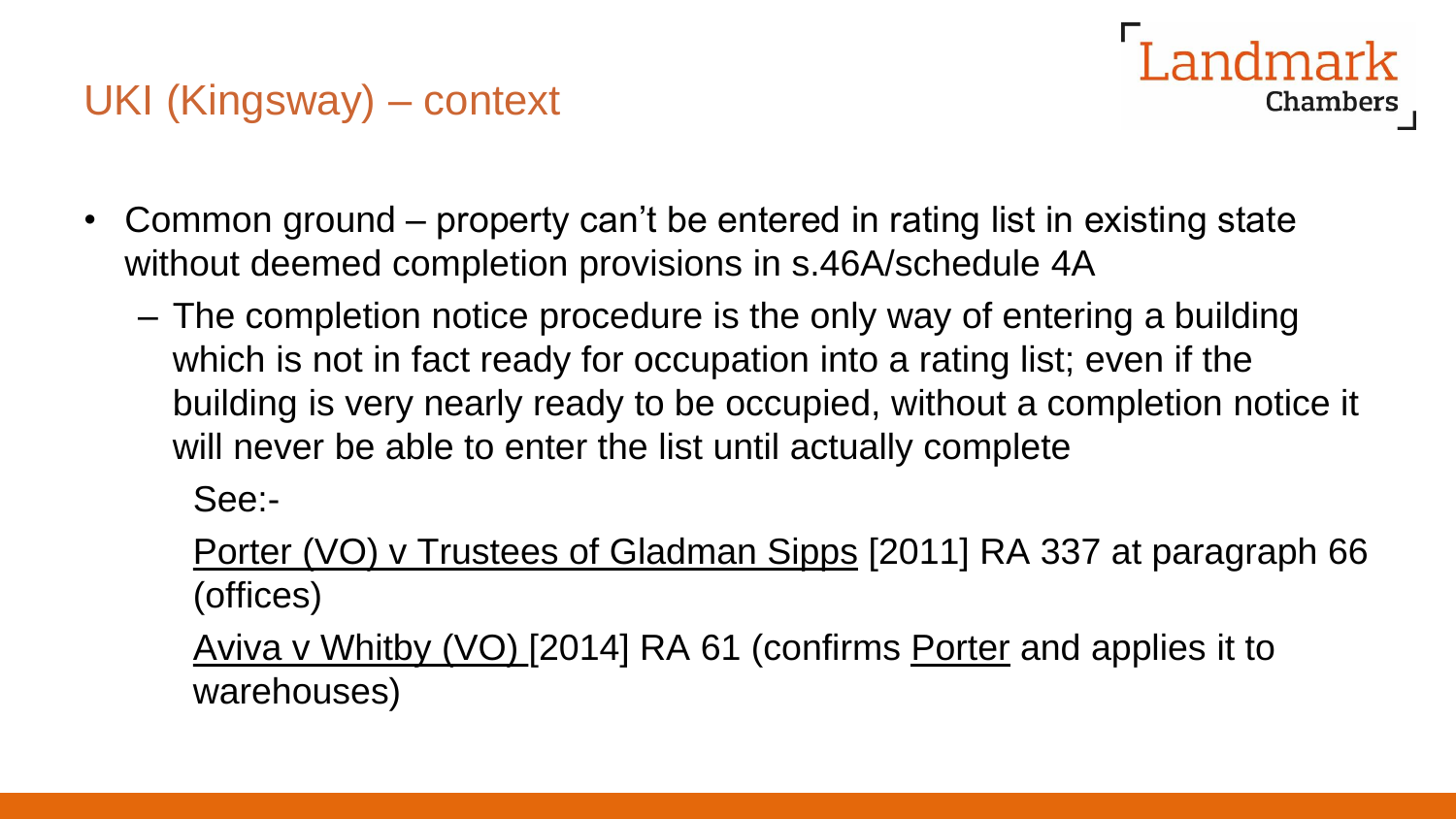

### **Completion notices**

- Two types of completion notice exist:
	- **a. Sch 4A para 1(1): building reasonably expected to be completed within three months. BA must serve the notice as soon as reasonably practicable**
	- a. Sch 4A para 1(2): building has in fact been completed.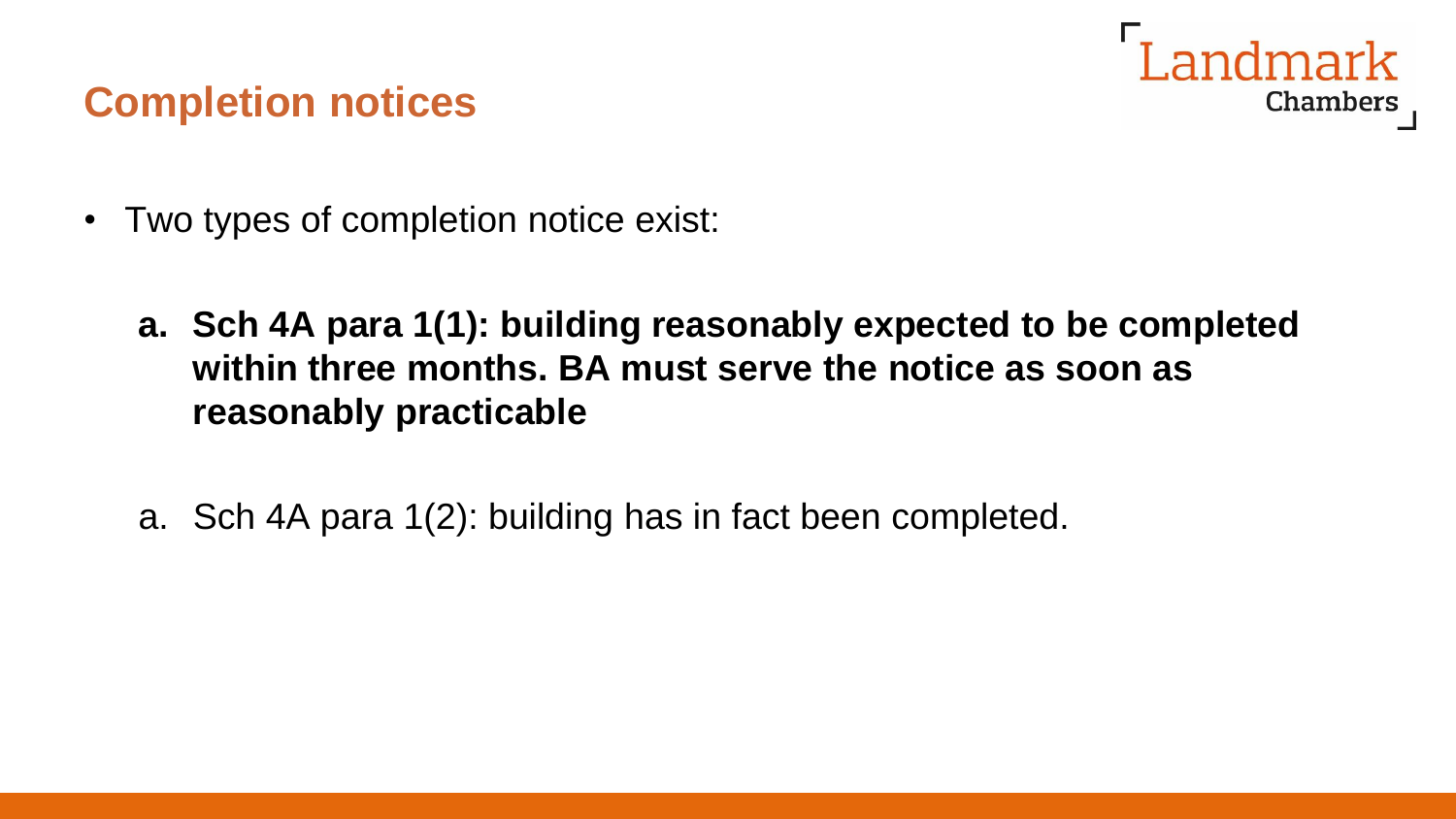• Completion notice addressed to "the owner" left with receptionist employed by facilities management company

andmark

**Chambers** 

- Soft copy forwarded by email to owner
- Issue is whether deemed completion date under schedule 4A had been triggered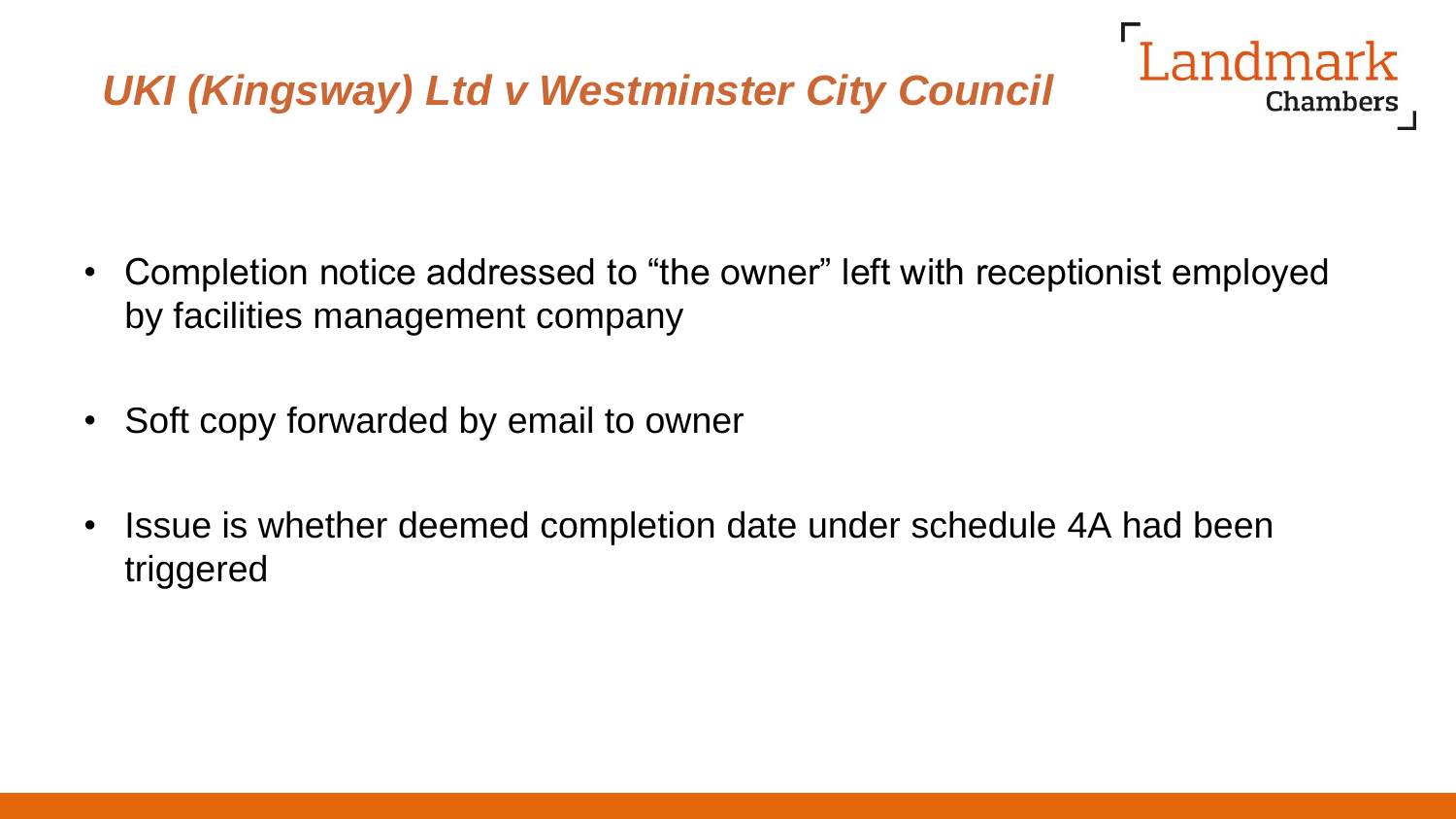



- Does it matter that the notice only reached the owner via the receptionist who was not authorised to accept service? (the indirect receipt point)
- Does it matter that the owner never received the hard copy notice but only a scanned version sent by email? (the electronic service point)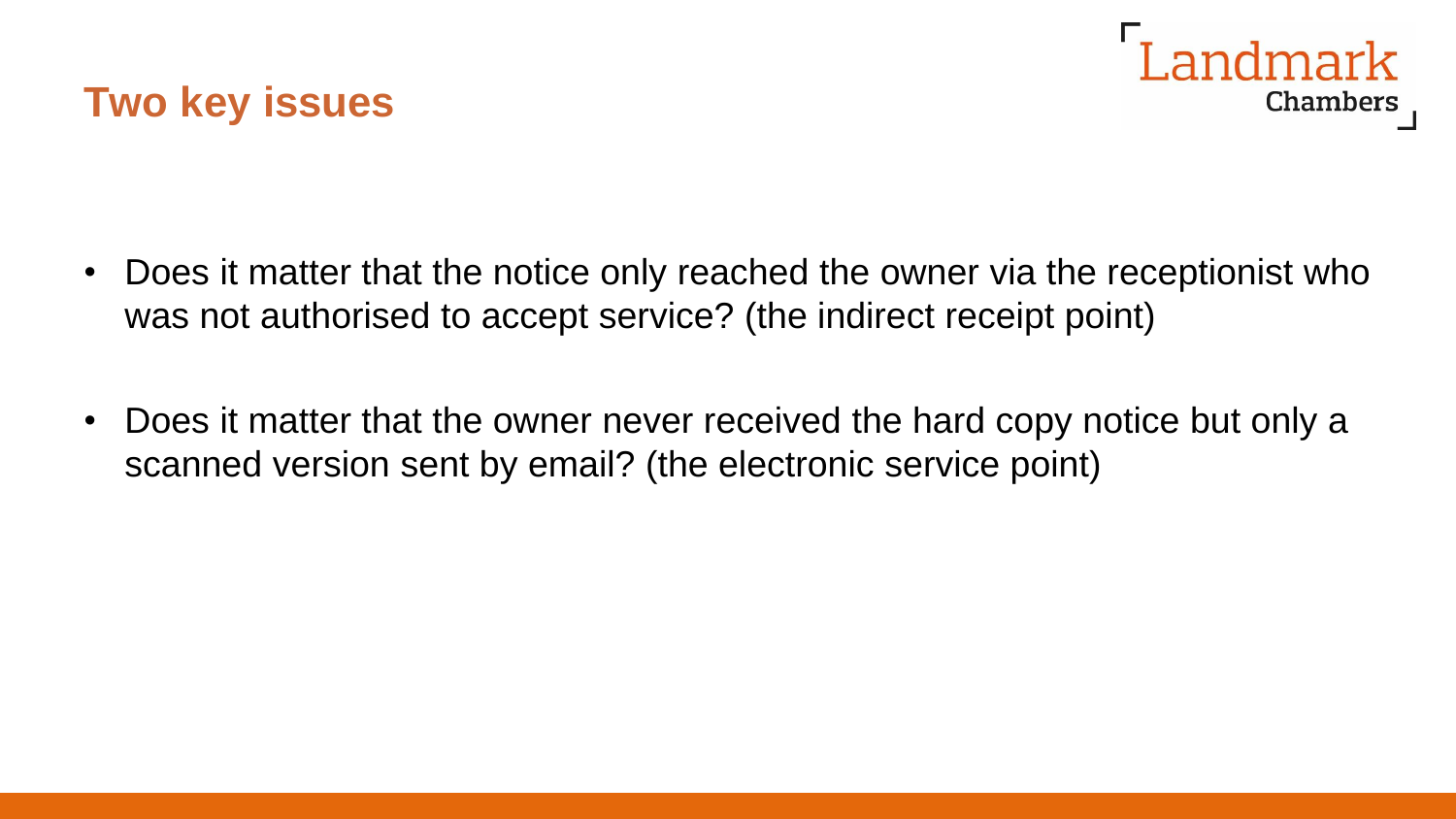## **Decision different at every stage of appeal process**

• VTE – not validly served because not addressed to owner properly and original not received

Chambers

- UT (LC) eventual (indirect) receipt by owner is enough; fact that electronic copy rather than hard copy also not fatal
- CA:
	- 1. Must be service by billing authority; UT (LC) went too far in deciding that indirect communication via unauthorised agent was good service by billing authority (stresses need for certainty and tax context)
	- 2. minded to accept ratepayer's argument that electronic service is not valid but does not need to decide.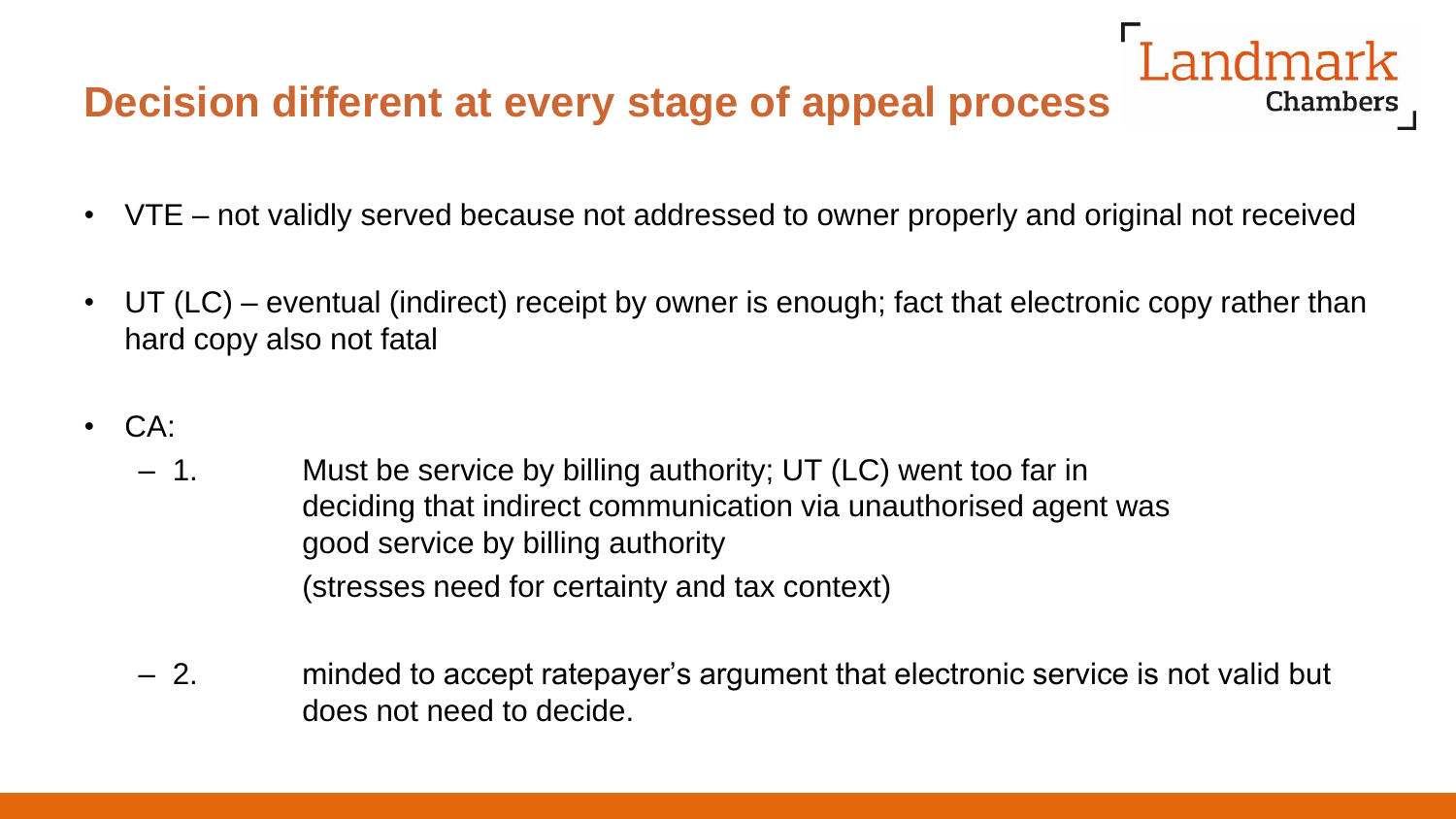### **Underlying tensions**



- Deeming provision which triggers liability for tax against taxpayers interest vs "common law rules"
- Certainty in other cases vs fair result in this case
- Public law vs property law
- Ordinary notices vs special notice that affects multiple parties (billing authority, ratepayer and VO)
- Incremental innovation vs deliberate statutory framework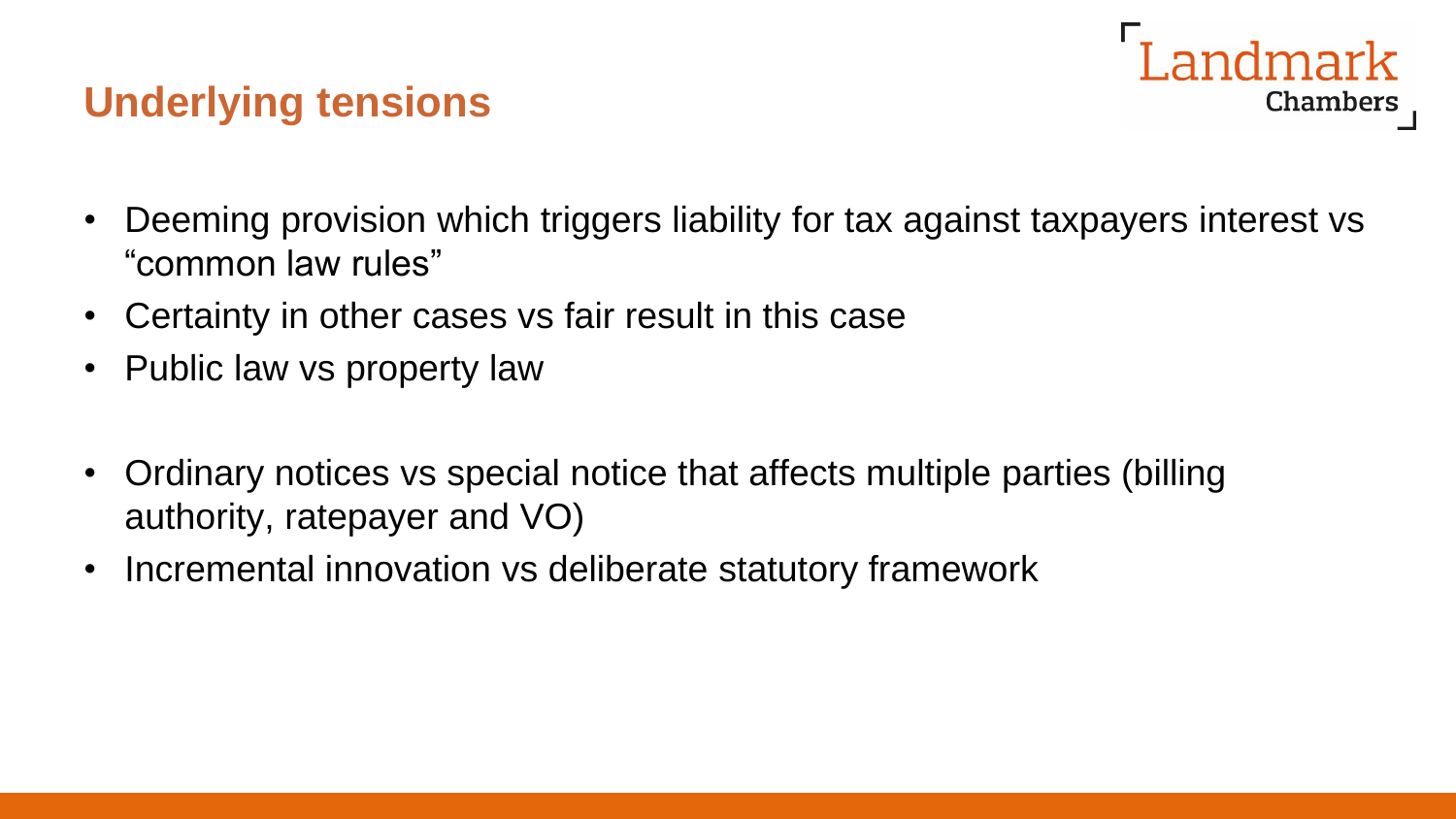## **Supreme Court – approach to indirect service**

- Critical issue is whether billing authority "caus[ed] the notice to be received (see paras 15, 32, 36-39)
	- Para 36 "must be a sufficient causal connection between the authority's actions and the receipt of the notice by the recipient"

Chambers

- Receptionist passing on was "natural consequence of the Council's actions" (para 37)
- Fact that Council not in control of receptionist is not fatal "causation does not necessarily depend on control" (para 38)
- Needs to be "actual receipt of the notice, and a sufficient causal link with the actions of the council" (for indirect receipt to count as service by the Council)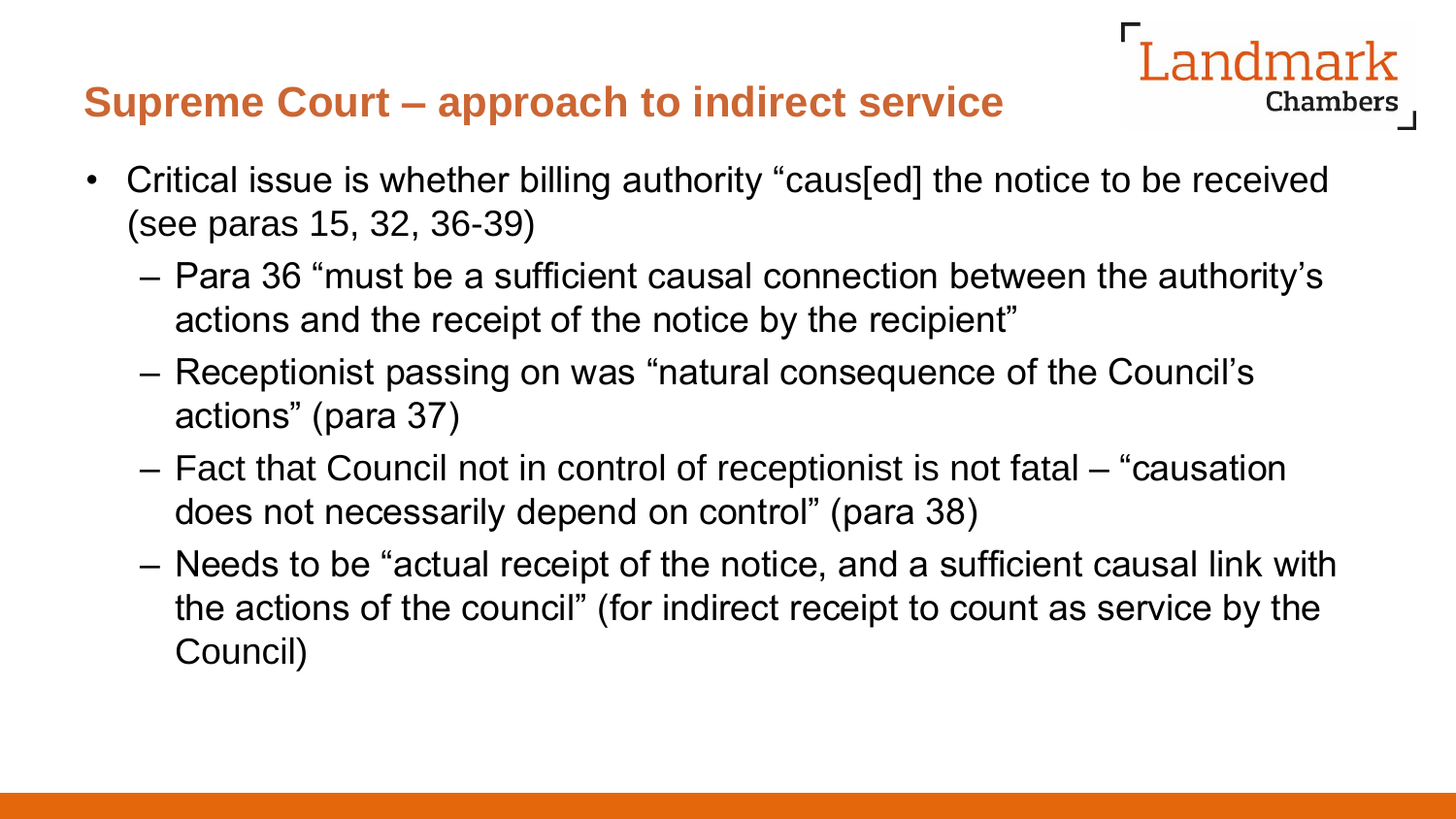### **Supreme Court – indirect service**

- ndmark Chambers
- Seems to distinguish other unauthorised agent cases (eg sols not authorised to accept service/potentially rating surveyor without authority to accept service) due to "purely mechanical role played by receptionist in this case" (para 41)

– But….

Does this create a workable boundary?

What is the situation if an unauthorised agent receives a notice that s/he is not authorised to receive and passes on to principal?

Does this put solicitors/rating practitioners who receive a notice in an invidious position?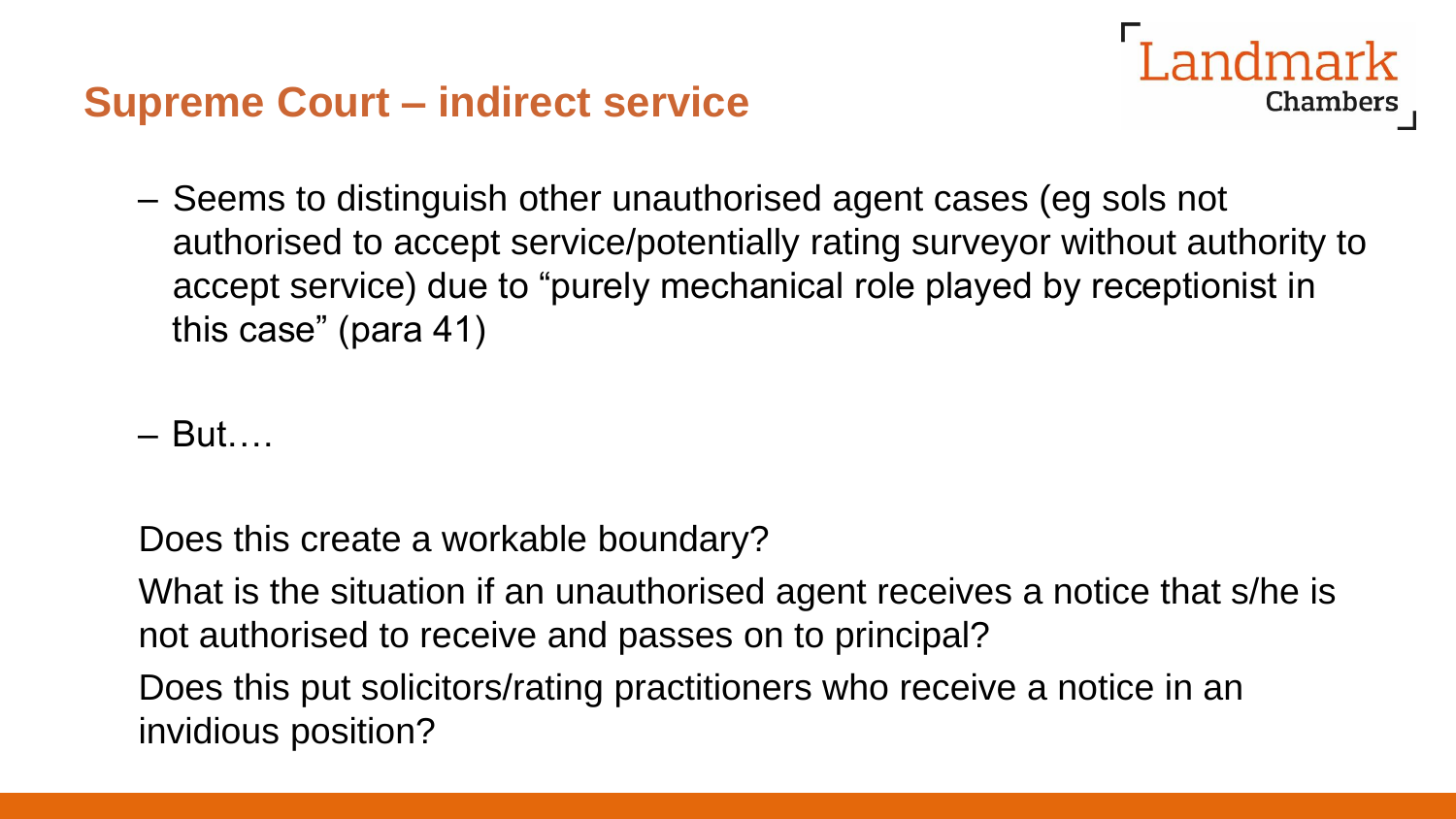#### **Electronic communication**



- Supreme Court applies permissive approach to service by fax (Hastie) to service by email
- Rejects argument that Electronic Communication Act provisions restrictively regulated use of email to specific cases where consent was given

#### Implications:

- Completion notice can be served by email without consent?
- What constitutes receipt? ends up in junk mail? held on server by firewall?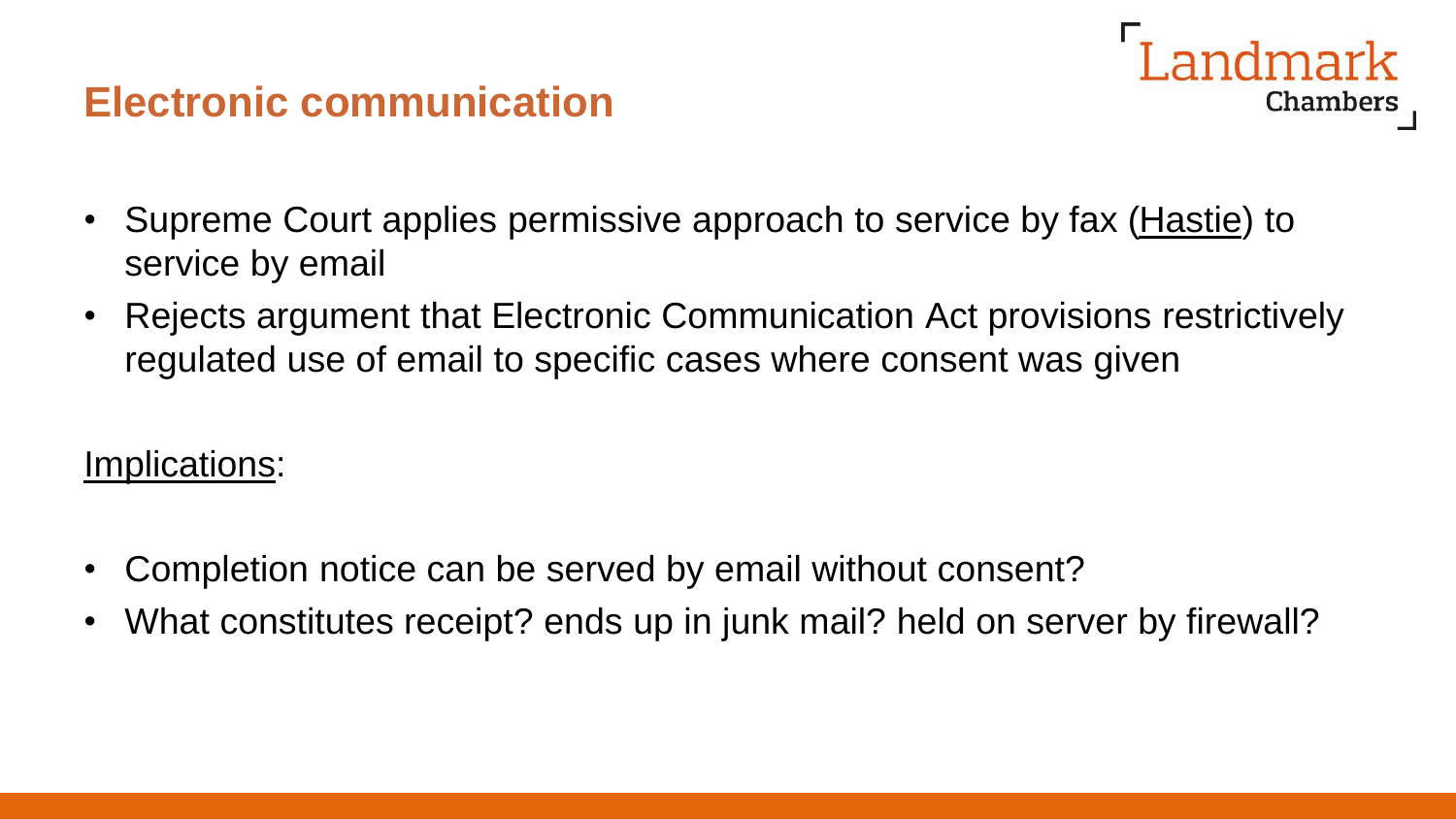### **Where are we now?**



- SC confirm that modes of service stated in para 8 of schedule 4A of LGFA 1988 and s.233 of LGA 1972 are permissive
- If one of these is used, Council protected from the risk of non-receipt (see para 16 of Supreme Court judgment; citing Galinski v McHugh)
- If different method of service is used then Council must prove receipt (in time) but indirect (eventual) receipt may well be enough provided that there is a sufficient causal link between the actions of the council and the actual receipt of the notice
- Other methods of service now include electronic service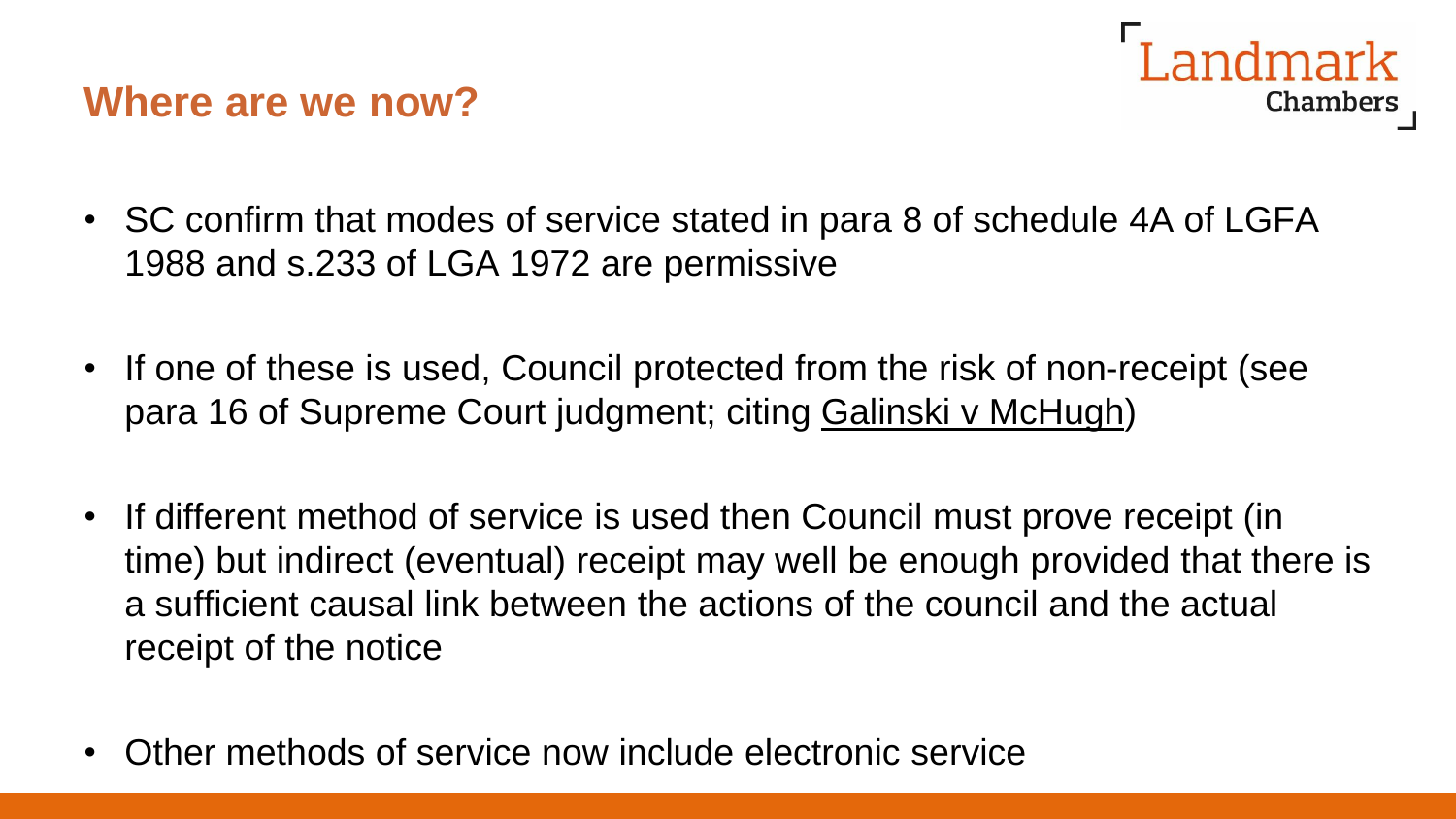### **Potential problem case – wrongly addressed notices**

• UKI Kingsway concerned a notice which was not addressed to the owner by name; what is the position when the notice is received by the owner is misidentified?

Chambers

- Issues is there actual receipt by the real owner?
- Does it "fairly convey to the recipient what is the subject matter of the notice" (Henderson v Liverpool MDC [1980] RA 238) (case about the property in question but can it be adapted in circumstances where the correct owner receives the notice which is wrongly addressed (but knows that he is the correct owner).

See also discussion in Weekes: Property Notices (2<sup>nd</sup> ed) at pp.80-83 about misaddressed notices which have sufficed in all the circumstances to convey the required information to the right person. Post UKI Kingsway; these property cases are likely to be applicable.